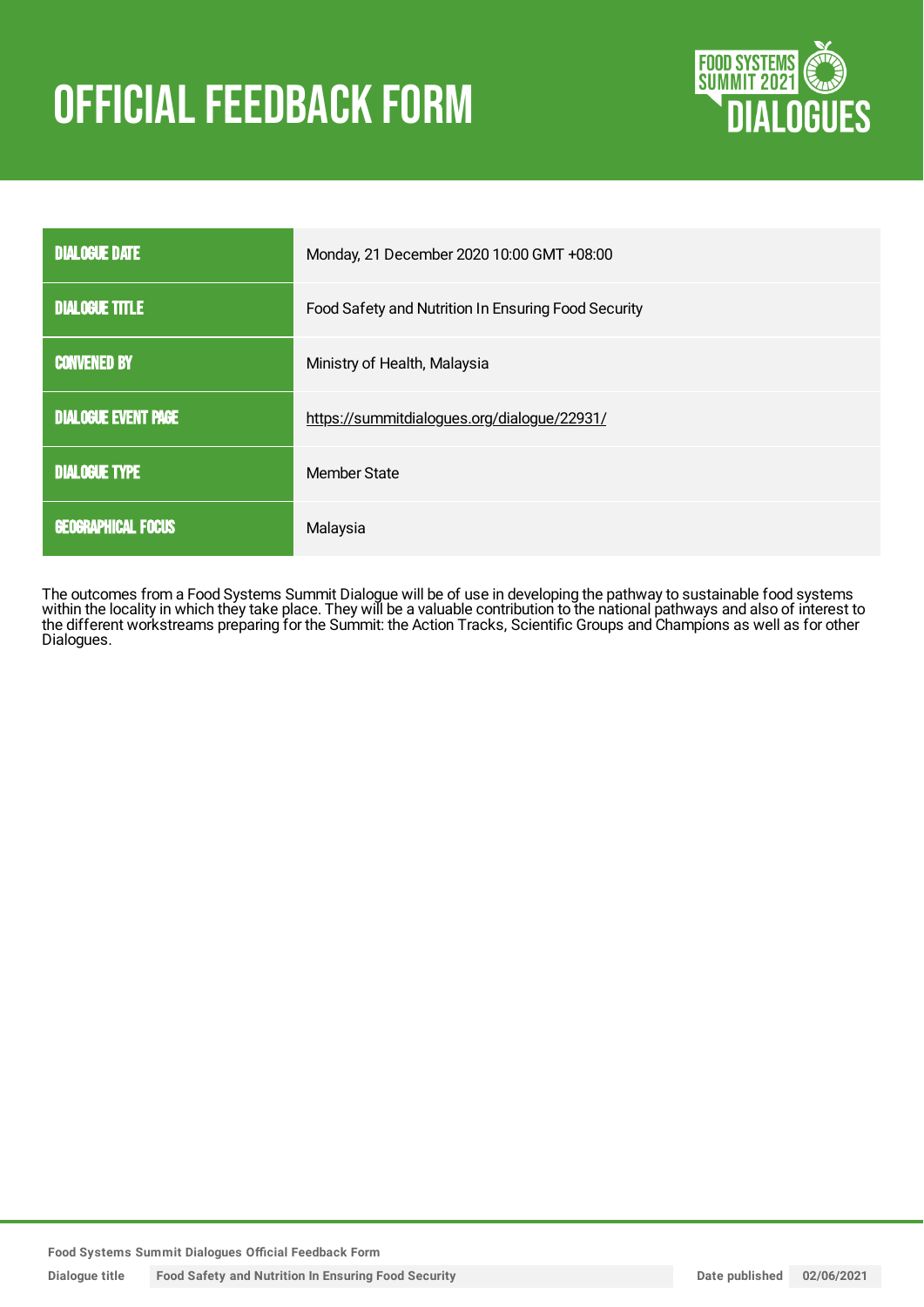## 1.PARTICIPATION



### NUMBER OF PARTICIPANTS FROM EACH STAKEHOLDER GROUP

| Small/medium enterprise/artisan             | Workers and trade union                     |
|---------------------------------------------|---------------------------------------------|
| Large national business                     | Member of Parliament                        |
| Multi-national corporation                  | Local authority                             |
| Small-scale farmer                          | Government and national institution         |
| Medium-scale farmer                         | Regional economic community                 |
| Large-scale farmer                          | <b>United Nations</b>                       |
| Local Non-Governmental Organization         | International financial institution         |
| International Non-Governmental Organization | Private Foundation / Partnership / Alliance |
| Indigenous People                           | Consumer group                              |
| Science and academia                        | Other                                       |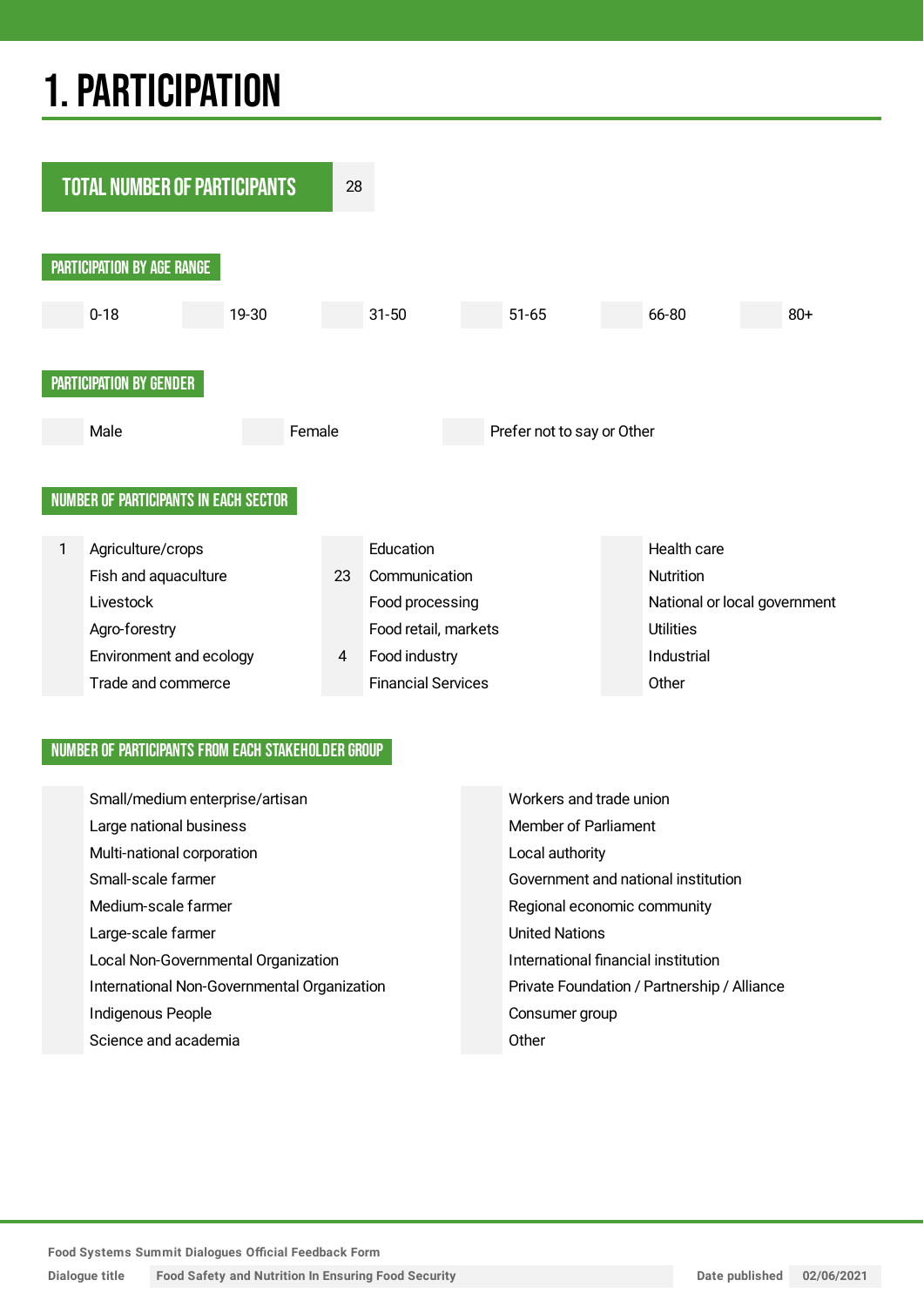## 2. PRINCIPLES OF ENGAGEMENT

### HOW DID YOU ORGANIZE THE DIALOGUE SO THAT THE PRINCIPLES WERE INCORPORATED, REINFORCED AND ENHANCED?

The engagement was organized among national food safety stakeholders to highlight the importance of strengthening national food safety systems by embracing multi stakeholders inclusivity. Food safety is an important component of health security and sustainable development and it is related to everyone. Food safety is a shared responsibility of everyone involved with food, from governments, NGOs, food producers, retailers and consumers. All along the food chain, legislation and controls are implemented to minimize the risk of contamination to enable people to enjoy their right to food. In total, 28 members from various stakeholders attended the engagement which was intended to capture their interest and to show the relevance of food safety system across multiple agencies.

### HOW DID YOUR DIALOGUE REFLECT SPECIFIC ASPECTS OF THE PRINCIPLES?

Urgency. The engagement highlighted how ensuring food safety can help country to reach the goals set forth in the 2030 Agenda for Sustainable Development as well as support the UN Food System Summit 2021. Commitment. Food safety, nutrition and food security are closely linked. Unsafe food creates a vicious cycle of disease and malnutrition, particularly affecting infants, young children, elderly and the sick. In addition to contributing to food and nutrition security, a safe food supply also supports national economies, trade and tourism, stimulating sustainable development.

## DO YOU HAVE ADVICE FOR OTHER DIALOGUE CONVENORS ABOUT APPRECIATINGTHE PRINCIPLES OF ENGAGEMENT?

N/A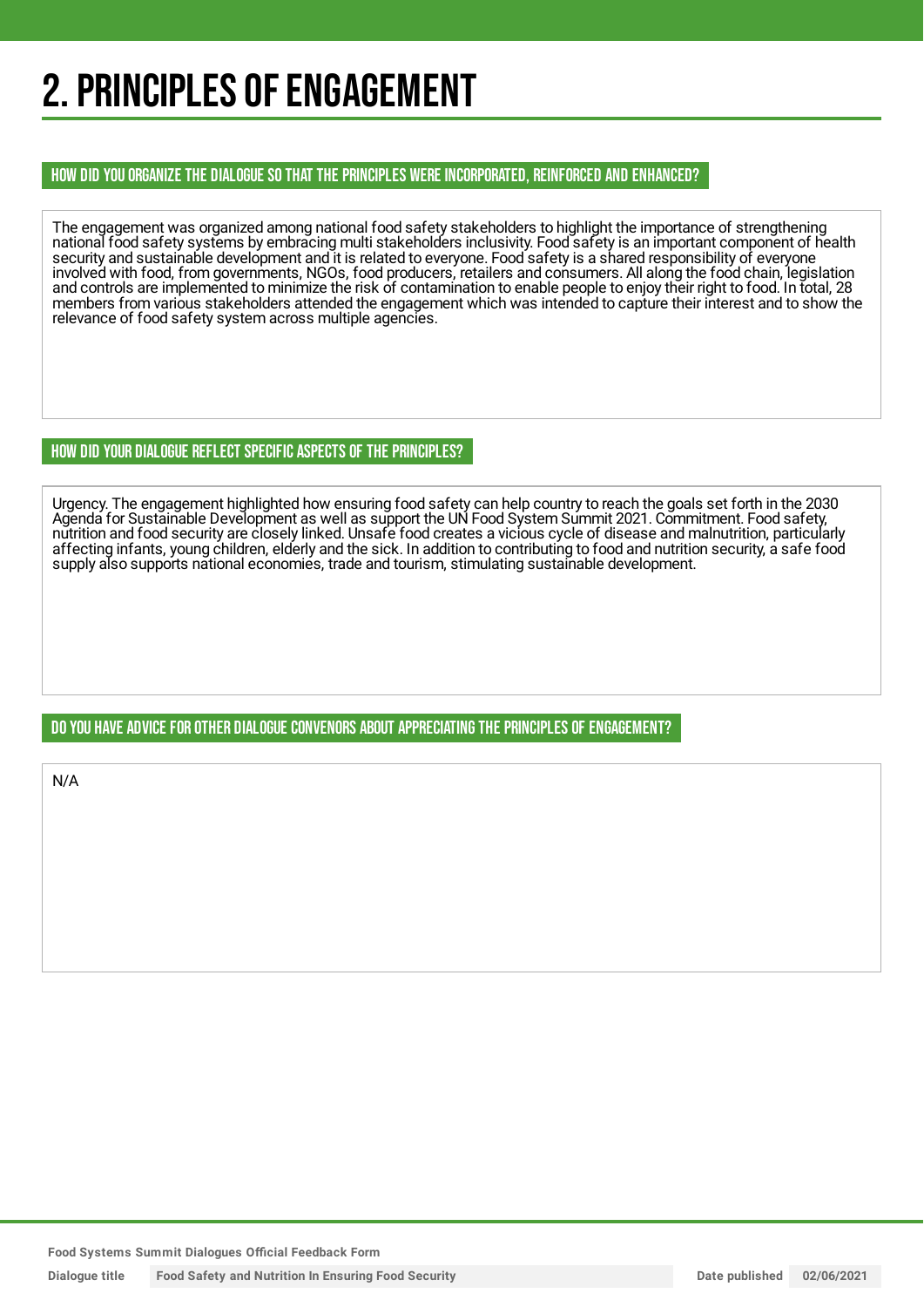## 3. METHOD

The outcomes of a Dialogue are influenced by the method that is used.

DID YOU USE THE SAME METHOD AS RECOMMENDED BYTHE CONVENORS REFERENCE MANUAL?

**Yes** ✓ **No**

The engagement was conducted in a hybrid meeting and turned out to be a good session. There were stakeholders attending in the same place and others joined the meeting by conference call or web conference. The session allowed stakeholders to provide input and solutions that is important to the organizer in ways that utilize their opinions and commitments.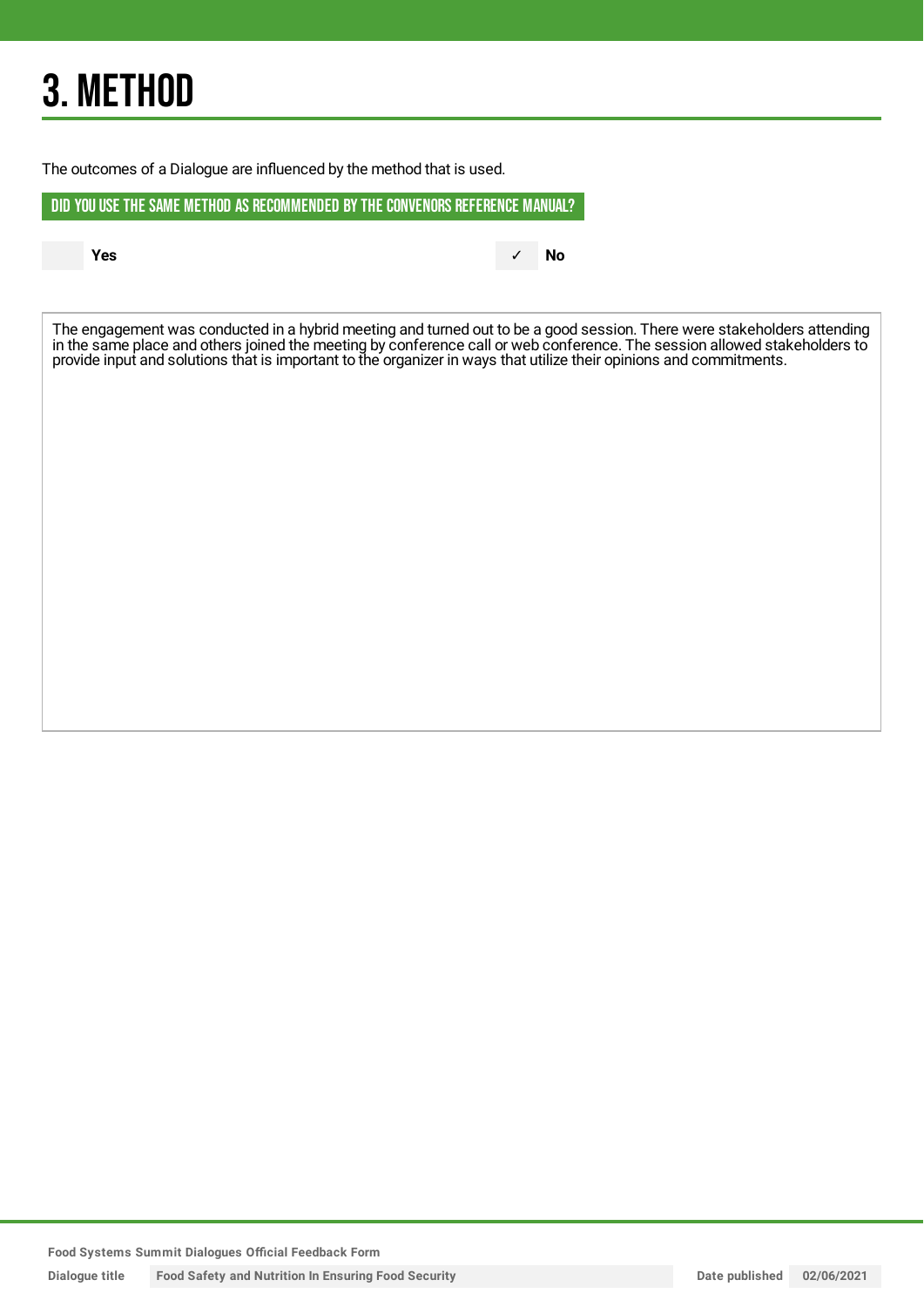## 4. DIALOGUE FOCUS & OUTCOMES

## MAJOR FOCUS

The engagement major focus was to identify the best mechanism to align food safety and nutrition action strategies across multi agencies in ensuring food security.The goal of the engagement was that to integrate food safety and nutrition into broader food policies and programmes e.g. food security. Access to sufficient amounts of safe and nutritious food is the key to sustaining life and promoting good health.

#### ACTION TRACKS

| $\checkmark$ | Action Track 1: Ensure access to safe and<br>nutritious food for all |
|--------------|----------------------------------------------------------------------|
|              | Action Track 2: Shift to sustainable<br>consumption patterns         |
|              | Action Track 3: Boost nature-positive<br>production                  |
|              | Action Track 4: Advance equitable livelihoods                        |
|              | Action Trook E: Duild resiliance to                                  |

Action Track 5: Build resilience to vulnerabilities, shocks and stress

### **KEYWORDS**

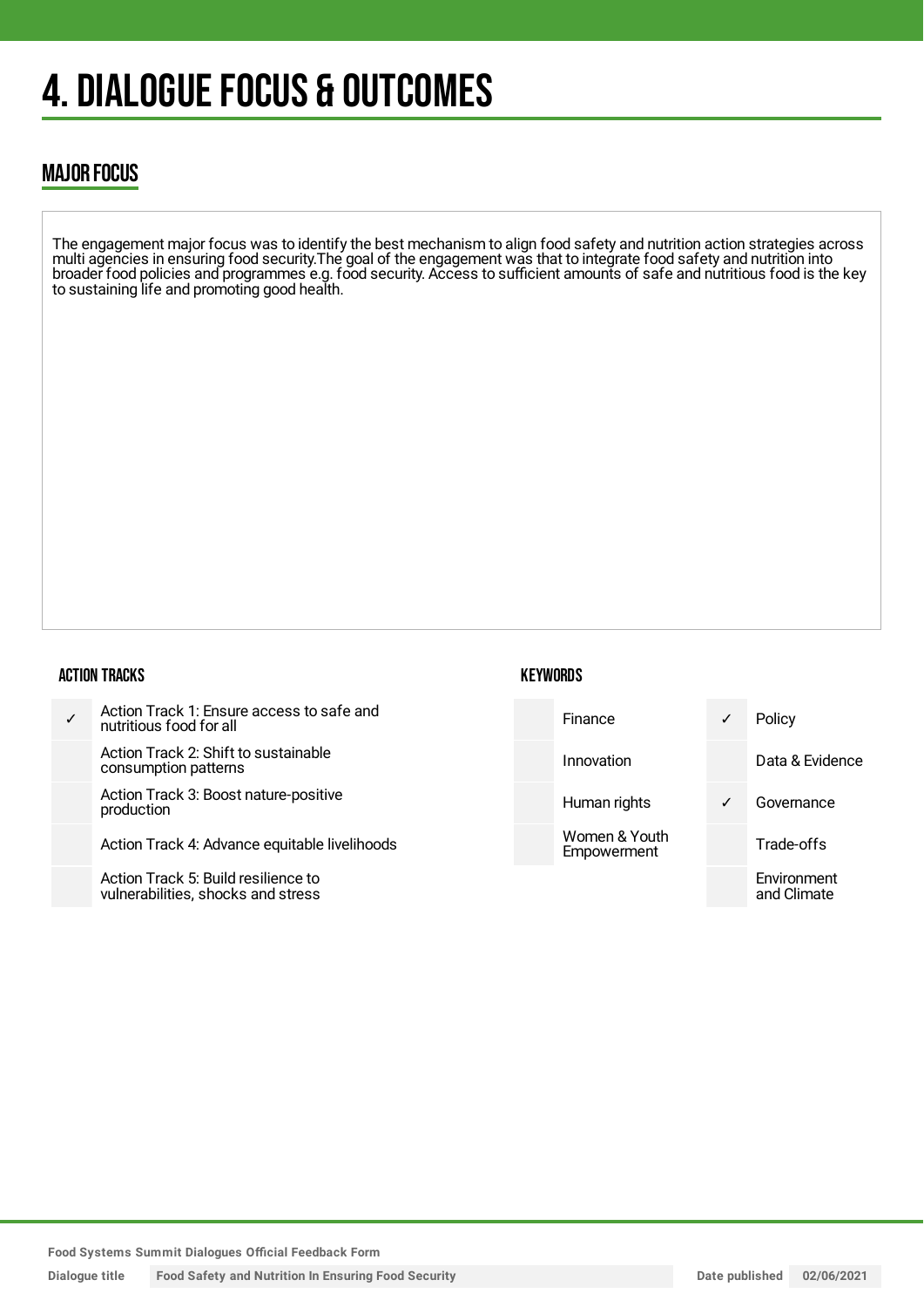## MAIN FINDINGS

Main findings are :

1. Malaysia is adopting the Regional Framework for Action on Food Safety in the Western Pacific which provides guidance on strategic action and a stepwise approach to strengthen food safety systems.

2. For smart investments to improve food safety, synergies with other sectors and developments are critical.

3. Food safety is a shared responsibility where all stakeholders from various agencies play an important role.

4. 6 Strategies were proposed to guide the draft action plan for food safety and nutrition cluster to support the food security national policy.

#### ACTION TRACKS

|              |                                                                           | .            |                              |  |                            |
|--------------|---------------------------------------------------------------------------|--------------|------------------------------|--|----------------------------|
| $\checkmark$ | Action Track 1: Ensure access to safe and<br>nutritious food for all      | $\checkmark$ | Finance                      |  | Policy                     |
|              | Action Track 2: Shift to sustainable<br>consumption patterns              |              | Innovation                   |  | Data & Evidence            |
|              | Action Track 3: Boost nature-positive<br>production                       | $\checkmark$ | Human rights                 |  | Governance                 |
|              | Action Track 4: Advance equitable livelihoods                             |              | Women & Youth<br>Empowerment |  | Trade-offs                 |
|              | Action Track 5: Build resilience to<br>vulnerabilities, shocks and stress |              |                              |  | Environment<br>and Climate |

**KEYWORDS** 

**Food Systems Summit Dialogues Official Feedback Form**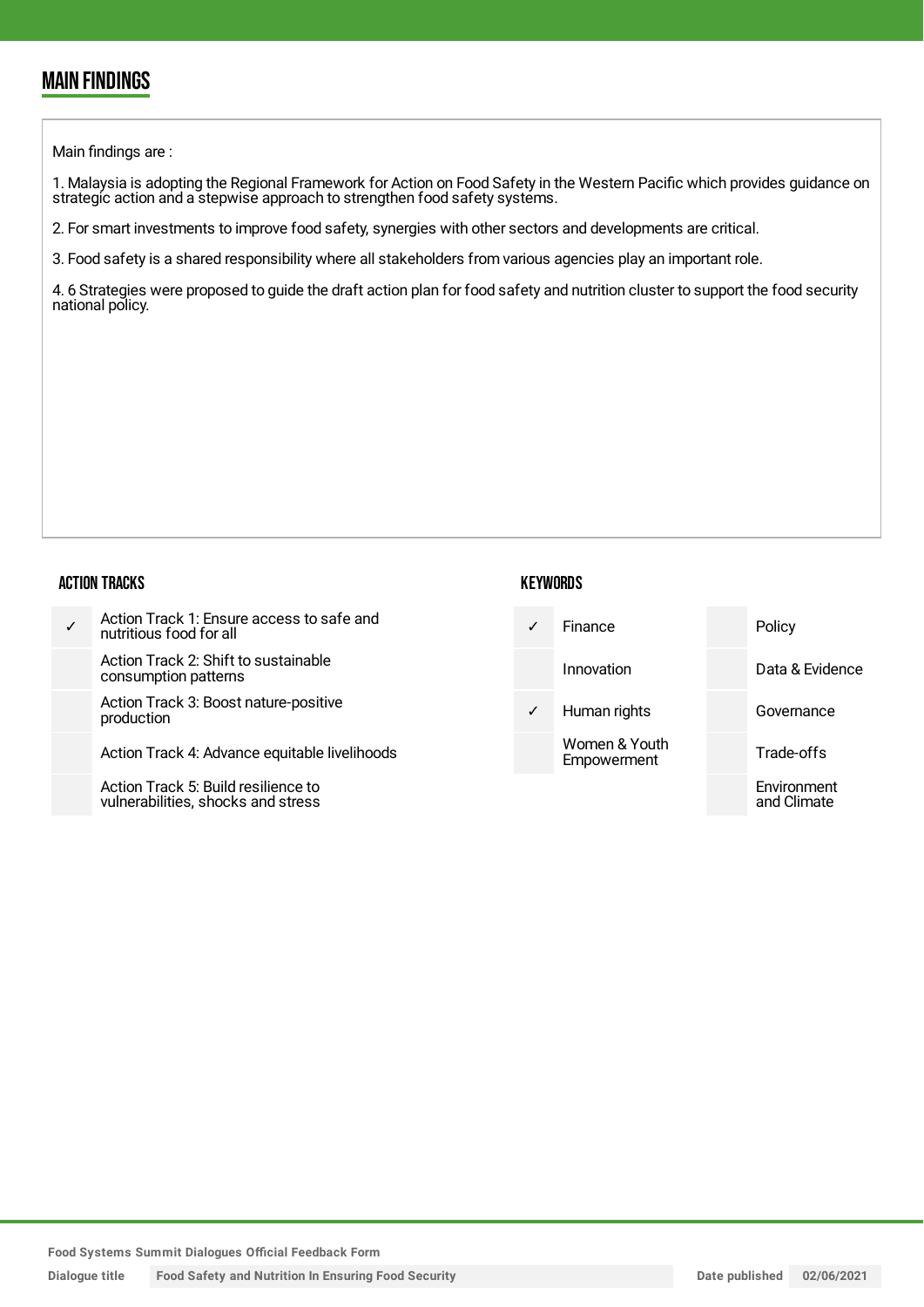## OUTCOMESFOR EACH DISCUSSION TOPIC

Strengthening the cross sectoral commitment will transform food safety systems and achieve the goal of ensuring access to safe and nutritious food for all. The engagement was successful to support governmental officials, food safety professionals, academia and the broader food systems stakeholders in understanding both the need to transform our food safety system and the available opportunities and solutions in scaling up food safety in the 2030 Agenda for Sustainable Development.

#### ACTION TRACKS

| Action Track 1: Ensure access to safe and<br>nutritious food for all      | $\sqrt{ }$   | Finance                      | Policy                     |
|---------------------------------------------------------------------------|--------------|------------------------------|----------------------------|
| Action Track 2: Shift to sustainable<br>consumption patterns              |              | Innovation                   | Data & Evidence            |
| Action Track 3: Boost nature-positive<br>production                       | $\checkmark$ | Human rights                 | Governance                 |
| Action Track 4: Advance equitable livelihoods                             |              | Women & Youth<br>Empowerment | Trade-offs                 |
| Action Track 5: Build resilience to<br>vulnerabilities, shocks and stress |              |                              | Environment<br>and Climate |

**KEYWORDS** 

**Food Systems Summit Dialogues Official Feedback Form**